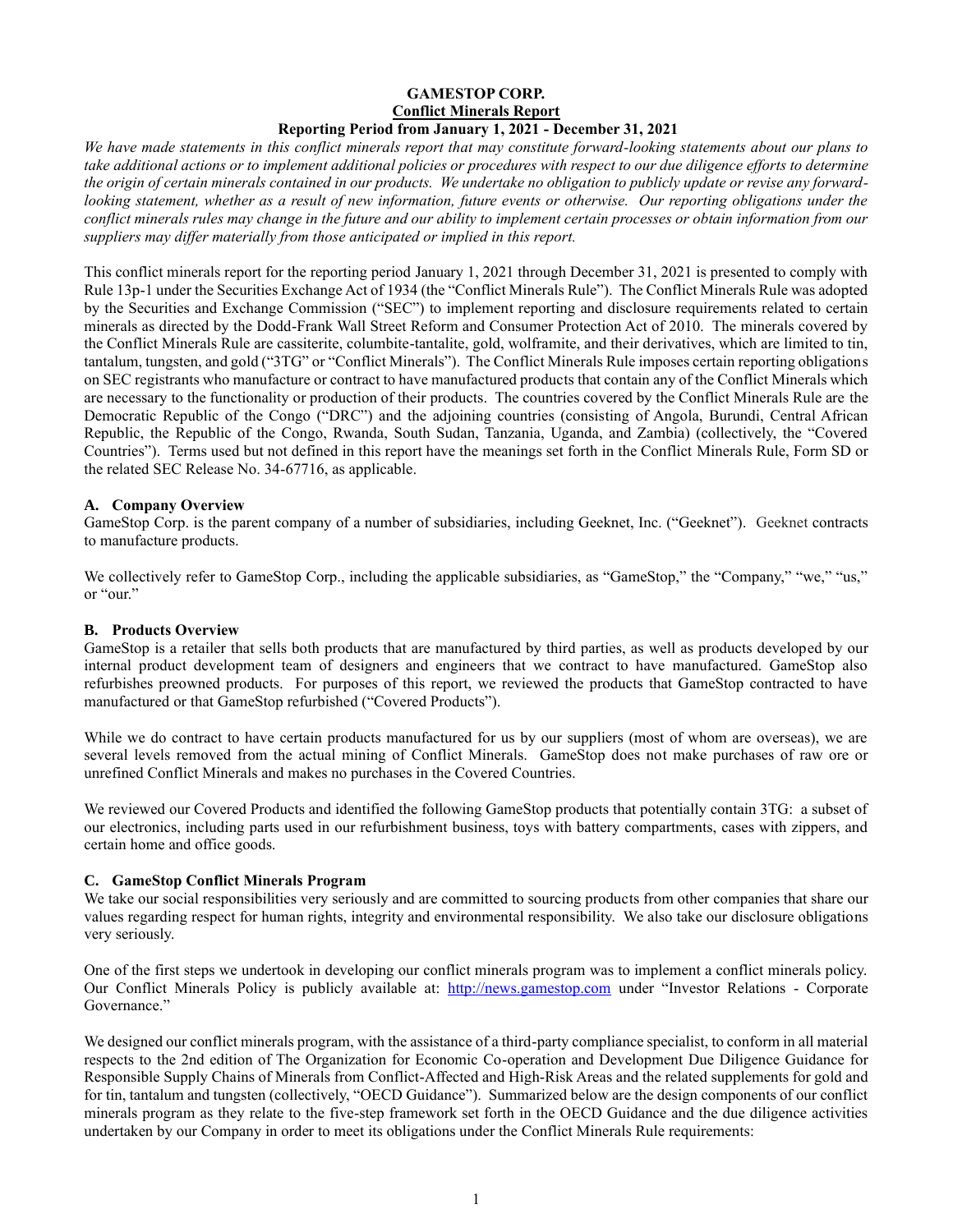| <b>Establish Strong</b><br><b>Company Management</b><br><b>Systems</b>                          | • Adopted and publicly communicated a Conflict Minerals Policy which is available at<br>http://news.gamestop.com.<br>· Hold meetings with a cross-departmental and cross-subsidiary team consisting of<br>representatives from our Product Safety and Compliance, Merchandising, and Legal departments<br>as well as third-party service providers.<br>· Provide periodic updates of the status of the conflict minerals program to certain members of<br>senior management.<br>• Maintain a hotline for use by employees, as well as third parties such as suppliers and<br>customers, to report actual or suspected wrongdoing or other grievances and answer questions<br>about business conduct including reports or questions regarding our use of conflict minerals                             |
|-------------------------------------------------------------------------------------------------|-------------------------------------------------------------------------------------------------------------------------------------------------------------------------------------------------------------------------------------------------------------------------------------------------------------------------------------------------------------------------------------------------------------------------------------------------------------------------------------------------------------------------------------------------------------------------------------------------------------------------------------------------------------------------------------------------------------------------------------------------------------------------------------------------------|
| <b>Identify and Assess Risks</b><br>in the Supply Chain                                         | • Identify the suppliers that provide components that potentially incorporate conflict minerals<br>that are necessary to the functionality or production of our products that we manufactured, or<br>contracted to manufacture.<br>• Contact the suppliers that manufactured products that could potentially contain conflict<br>minerals and use the Conflict-Free Sourcing Initiative ("CFSI") Conflict Minerals Reporting<br>Template ("Template") to capture the suppliers' responses.<br>• Use reasonable efforts to determine the country of origin of the necessary conflict minerals used<br>in the products our suppliers contracted to manufacture for us during the reporting period.<br>• Created follow up processes to identify and escalate any identified issues associated with non- |
| Design and Implement a<br><b>Strategy to Respond to</b><br><b>Identified Risks</b>              | • Verify smelters and refiners identified in response to the Template against the CFSI list.<br>• Report our findings to certain members of our senior management, outlining the information<br>gathered and the actual and potential identified risks and any required action plans. The action<br>plans will vary depending on the results of our due diligence efforts and the risks identified in<br>any particular year.<br>• When necessary, implement required action plans, including escalation to vendors'                                                                                                                                                                                                                                                                                  |
| <b>Carry Out Independent</b><br><b>Third Party Audits of</b><br>Smelters'/Refiners'<br>Sourcing | • GameStop does not have a direct relationship with 3TG smelters and refineries, nor do we<br>perform direct audits of these entities that provide our supply chain the 3TG. However, we do<br>rely upon the industry (e.g., CFSI, the London Bullion Market Association Good Delivery<br>Program and the Responsible Jewelry Council Chain-of-Custody Certification) efforts to<br>influence smelters and refineries to get audited and certified through CFSI's Conflict-Free                                                                                                                                                                                                                                                                                                                       |
| <b>Report Annually on</b><br><b>Supply Chain Due</b><br><b>Diligence</b>                        | • Report to the SEC annually our supply chain due diligence on a Form SD and conflict minerals<br>report.<br>• Publicly communicate our Form SD and conflict minerals report on our website at<br>http://news.gameston.com                                                                                                                                                                                                                                                                                                                                                                                                                                                                                                                                                                            |

# **D. Supply Chain Overview**

In order to manage the scope of this task, we engaged a third-party provider to follow-up with our suppliers, and then also relied upon our suppliers to provide information on the origin of the 3TG contained in the Covered Products, including sources of 3TG that are supplied to them from their suppliers. We adopted the standard Conflict Minerals reporting templates established by the CFSI to assist in gathering this information.

# **E. Reasonable Country of Origin Inquiry ("RCOI")**

After identifying our Covered Products that could potentially contain 3TG, we identified and reached out to our current suppliers that manufactured such products to conduct a reasonable country of origin inquiry ("RCOI") on the Conflict Minerals contained in the Covered Products during the reporting period. The RCOI began with an introduction email from GameStop to the suppliers describing the Conflict Minerals compliance process requirements and introducing the third-party partner in the compliance process. We sent communications in both English and Chinese (the local language of the relevant suppliers) regarding the relevant SEC requirements and GameStop's Conflict Minerals due diligence expectations. Our third-party partner then sent a subsequent email to suppliers containing a registration, survey request link for the on-line data collection platform and frequently asked questions concerning 3TG mineral tracing using the Template. Certain suppliers were contacted up to 7 times. Upon receipt, the supplier responses were evaluated for plausibility, consistency, and gaps and certain "quality control" flags, if any, were escalated and suppliers were automatically contacted to clarify.

Due to the breadth of our products and respective supply chain, it will take time for many of our suppliers to verify the origin of all of the minerals. Using our supply chain due diligence processes and driving accountability within the supply chain by leveraging the industry standard CFSI program, we hope to further develop transparency into our supply chain.